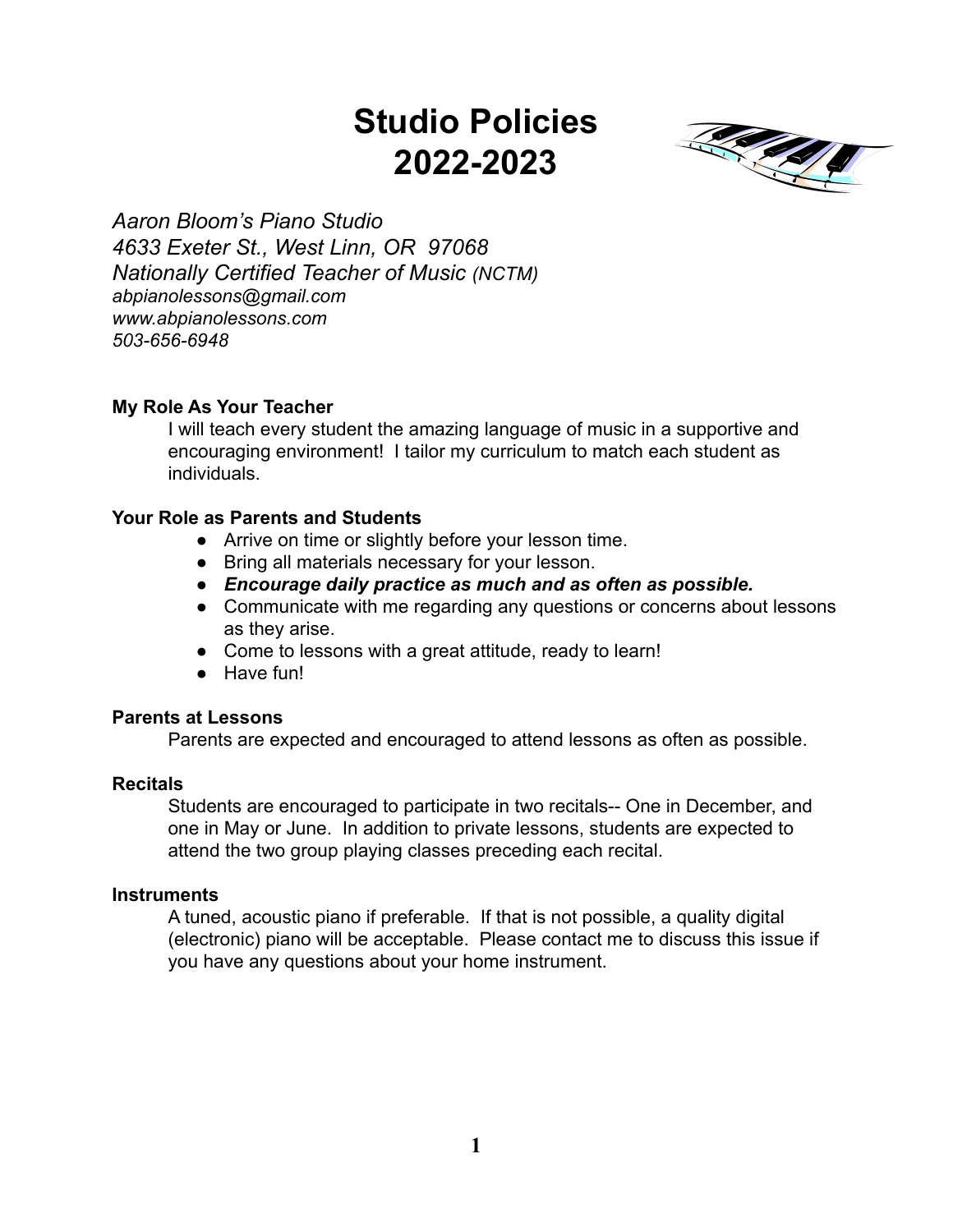#### **Illness and Zoom Online Lessons**

- *● If your child has a fever or is experiencing any signs of illness, an online zoom lesson should take the place of your in-studio lesson. If you kept your child home from school that day, the expectation is that you will take an online lesson that week.*
- Additionally-- Online Zoom lessons can be used *temporarily* if in-person attendance is not possible (or advisable due to health) for that week.

# **Missed Lessons**

- If I have to miss one of your lessons for any reason, you may choose to receive either a tuition credit or a summer make-up lesson.
- There are no make-ups or credits for family vacations during the school-year, no-show situations, or last-minute scheduling conflicts (sports practices or games, etc.).
- If your child is too ill even for an online lesson, or misses a lesson due to other extenuating circumstances (not sports or family vacations), I will offer you up to three make-up make ups the following summer.

# **Requesting Lesson Time Changes**

Please give as much notice as possible in order to facilitate a swap with another student for that week. I cannot guarantee a successful short-term lesson swap, but I will always try to accomodate.

If you need a permanent lesson time change, I will make every effort to make this change. However, I cannot guarantee a successful long-term lesson swap after the start of the academic year.

#### **Inclement Weather**

If weather prevents in-person lessons, we will meet that week for an online zoom lesson at your usual lesson time. *No credits or make-ups will be given for lessons missed due to inclement weather.*

#### **Tuition and Payment Schedule**

Tuition covers not only the actual lesson time spent with your child, but time preparing as well. This includes:

- An individualized (and a flexible, continuously evolving) plan for each student's course of study.
- Email and phone correspondence throughout the year to discuss progress, as needed.
- My own training and experience.
- Recital preparation and repertoire planning.
- Professional organization memberships.
- Continuing education.